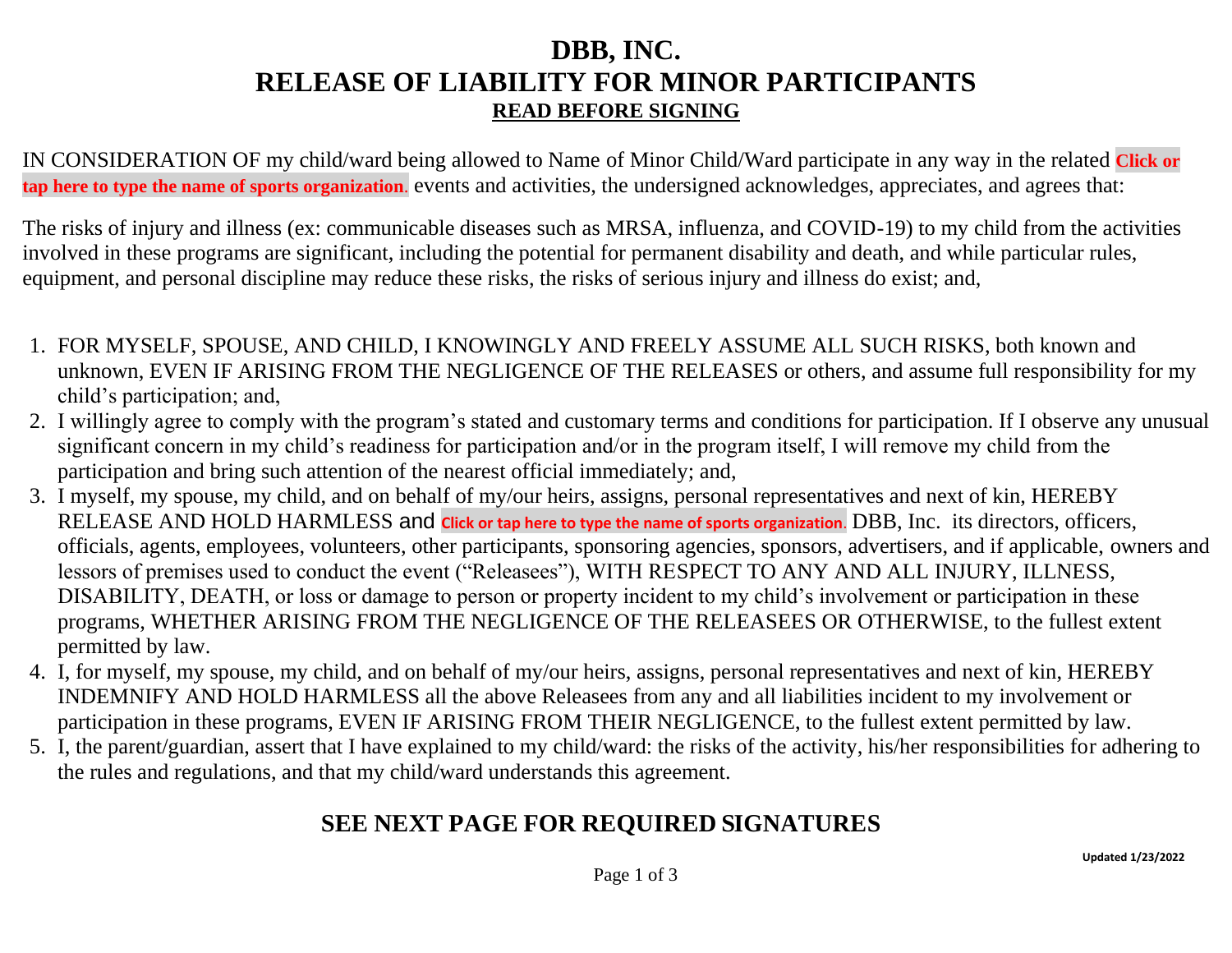#### **I, FOR MYSELF, MY SPOUSE, AND CHILD/WARD, HAVE READ THIS RELEASE OF LIABILITY AND ASSUMPTION OF RISK AGREEMENT, FULLY UNDERSTAND ITS TERMS, UNDERSTAND THAT WE HAVE GIVEN UP SUBSTANTIAL RIGHTS BY SIGNING IT, AND SIGN IT FREELY AND VOLUNTARILY WITHOUT ANY INDUCEMENT.**

| Name of Child/Ward:      | Note: (click on each shaded line to type information) |
|--------------------------|-------------------------------------------------------|
| Name of Parent/Guardian: |                                                       |
|                          | (required in writing)                                 |
| Date Signed:             |                                                       |

### **UNDERSTANDING OF RISK**

I understand the seriousness of the risks involved in participating in this program, my personal responsibilities for adhering to rules and regulation, and accept them as a participant.

Name of Child/Ward:

| <b>Signature of Child/Ward:</b> |  |
|---------------------------------|--|
|---------------------------------|--|

Date Signed:

#### **FOR PARENTS/GUARDIANS SIGN BELOW:**

#### IN ADDITION, I confirm that I have provided an accurate copy of a certified birth certificate or other acceptable proof of age to league officials on **behalf of my child and my signature below also authorizes the following medical release for my child:**

**Medical Release -** I grant permission to managing and/or coaching personnel or other league representatives or tournament officials to authorize and obtain medical care and treatment from any licensed physician (including physician's assistant or nurse practitioner), dentist, hospital or medical clinic, including major surgery, deemed necessary by a duly licensed physician should my child become ill or injured while participating in tournament activities away from home, or at other times when neither parent/guardian is available to grant authorization for emergency treatment. This authorization includes administration of first aid and transportation to and from a medical treatment facility. In addition, I will list any allergies or illnesses for which my child is being treated by medical doctor in the space provided below.

| Player's Name<br>Parent's Signature                   |  |
|-------------------------------------------------------|--|
| Allergies (Drugs or Other)<br>Illnesses Under MD Care |  |
| Page 2 of 3                                           |  |